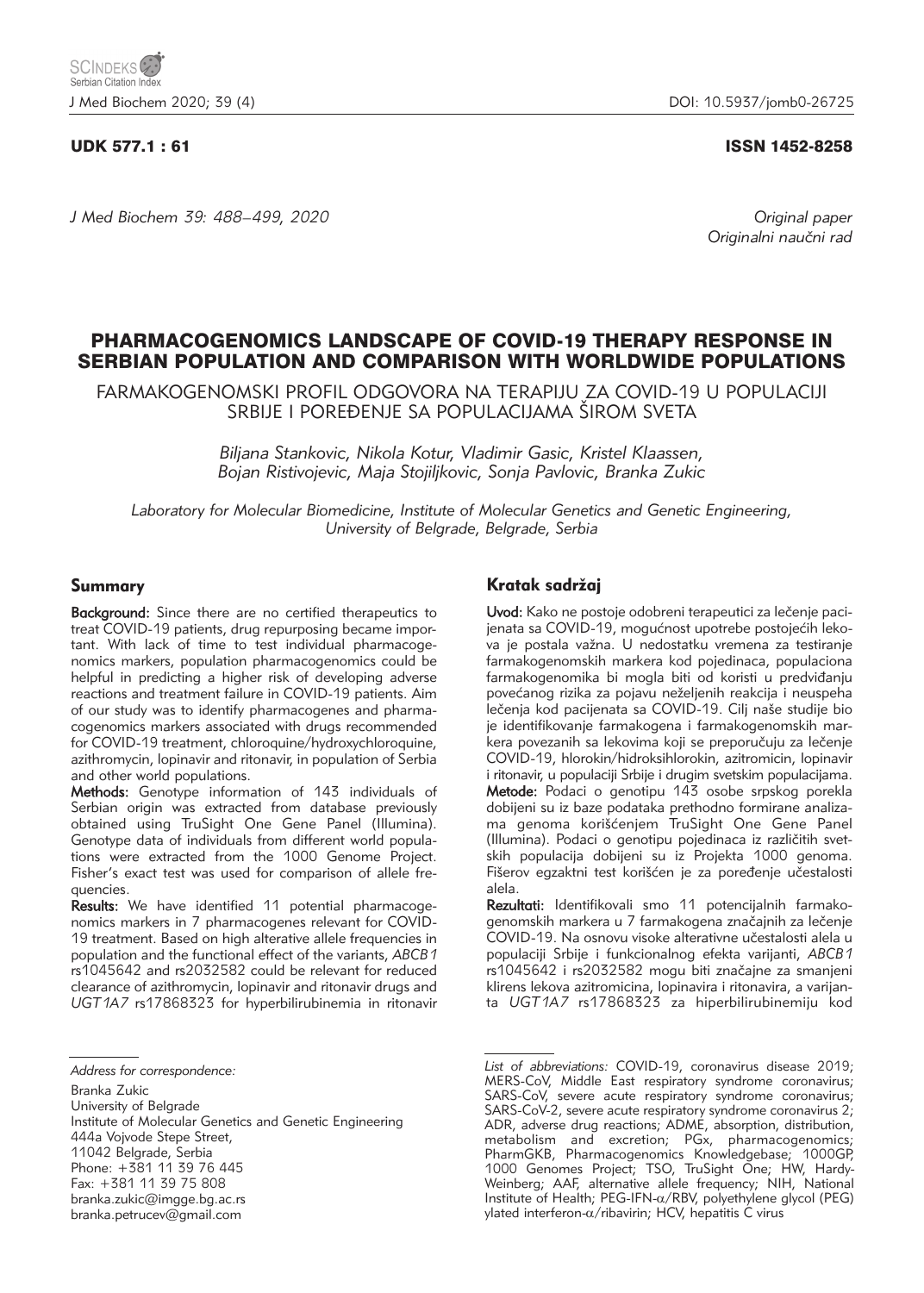treated COVID-19 patients in Serbian population. *SLCO1B1* rs4149056 is a potential marker of lopinavir response, especially in Italian population. Our results confirmed that pharmacogenomics profile of African population is different from the rest of the world.

Conclusions: Considering population specific pharmacogenomics landscape, preemptive testing for pharmacogenes relevant for drugs used in COVID-19 treatment could contribute to better understanding of the inconsistency in therapy response and could be applied to improve the outcome of the COVID-19 patients.

Keywords: azithromycin, chloroquine/hydroxychloroquine, COVID-19, lopinavir, pharmacogenomics markers, population pharmacogenomics, ritonavir

#### Introduction

In December 2019, in the province Wuhan of the People's Republic of China, a novel virus emerged as a cause of pneumonia, termed, due to its relations with MERS-CoV and SARS-CoV, as SARS-CoV-2 (1). Since then, the spread of SARS-CoV-2 has caused a global pandemic of the disease COVID-19 (2). Its severity has overburdened health systems around the world, raising a call to action for finding ways to prevent it and, if possible, treat it.

By studying the life cycle of SARS-CoV-2, several drugs have been recommended for treatment of COVID-19 patients (3). Among them, two groups of drugs, chloroquine/hydroxychloroquine and lopinavirritonavir combination, are being studied in 63 and 62 clinical trials for COVID-19 treatment, respectively  $(4).$ 

Therapy that has shown the most promise is the anti-malarial drug group, comprised of chloroquine and hydroxychloroquine, which prevents viral entry and inhibits endocytosis. Chloroquine interferes with the terminal glycosylation of the cellular receptor, angiotensin-converting enzyme 2, preventing virus entry. It also inhibits replication, virus transport and release. Chloroquine has an immune-modulating activity, which may synergistically enhance its antiviral effect in vivo (5, 6). Hydroxychloroquine is a chloroquine analogue, more soluble than chloroquine, and shares the same mechanism of action as chloroquine  $(7).$ 

Azithromycin is a macrolide antibiotic. Immunocompromised patients after SARS-CoV-2 infection are susceptible to bacterial superinfection, thus, azithromycin could be beneficial in COVID-19 treatment. In addition, azithromycin has been shown to be effective in preventing severe respiratory complications in patients with viral infections (8).

The other promising drug combination for COVID-19 therapy is the antiretroviral drug group, specifically the lopinavir-ritonavir antiretroviral combination that inhibits the 3-chymotrypsin-like protease (9). In the lopinavir-ritonavir antiretroviral combinabolesnika sa COVID-19 koji se leče ritonavirom. *SLCO1B1* rs4149056 je potencijalni marker odgovora na lopinavir, posebno u populaciji Italije. Naši rezultati potvrdili su da se farmakogenomski profil afričke populacije razlikuje od ostatka sveta.

Zaključak: Uzimajući u obzir farmakogenomski profil specifičan za populaciju, preventivno testiranje farmakogena značajnih za lekove koji se koriste u lečenju COVID-19 moglo bi doprineti boljem razumevanju interindividualnih razlika u odgovorima na terapiju i poboljšanju ishoda lečenja pacijenata sa COVID-19.

Ključne reči: azitromicin, COVID-19, farmakogenomski markeri, hlorokin/hidroksihlorokin, lopinavir, populaciona farmakogenomika, ritonavir

tion, the main agent is lopinavir, which has previously shown to have effect against MERS-CoV *in vitro* (10) and in an animal model (11). Ritonavir is used to inhibit the cytochrome P450 3A4 isoform (12), in order to increase the plasma concentration of antiretroviral drugs like lopinavir (13).

Besides inconsistent therapeutic effect of both drug combinations, they were commonly used in the treatment of COVID-19 patients (14, 15). However, adverse drug reactions (ADR) have been reported for both drug combinations.

Chloroquine derivates can cause irreversible toxic retinopathy, cardiac rhythm disorders (16), gastrointestinal problems, hypoglycemia, bone marrow suppression (17) and, in glucose-6 phosphate dehydrogenase (G6PD) deficient patients, severe hemolysis (18, 19).

ADRs are also common when the lopinavirritonavir combination is taken (20). It has been reported that a significant rise in transaminases is common in patients receiving this therapy (21). Among other possible ADRs of antiretroviral drugs are dyslipidemia, gastrointestinal upset, hyperbilirubinemia, nephrolithiasis, etc. (22, 23).

It is well documented that patient's individual genomic profile could be a basis for ADRs. Pharmacogenomics, with an approach to exploit individual genomic information to predict drug efficacy and/or toxicity, could be of great benefit in adjusting COVID-19 therapy. Moreover, population-based genome analysis and implementation of principles of pharmacogenomics, considering genome variations of a population, also have the potential to maximize therapeutic benefit and to avoid ADRs.

Based on the knowledge on absorption, distribution, metabolism and excretion (ADME) of the drugs of interest, it is possible to indicate potential pharmacogenes relevant for therapy response in COVID-19 patients.

In plasma, chloroquine binds to the serum albumin and  $\alpha$ 1-acid glycoprotein. It is metabolized by CYP2C8, CYP3A4, CYP3A5, CYP2D6 and CYP1A1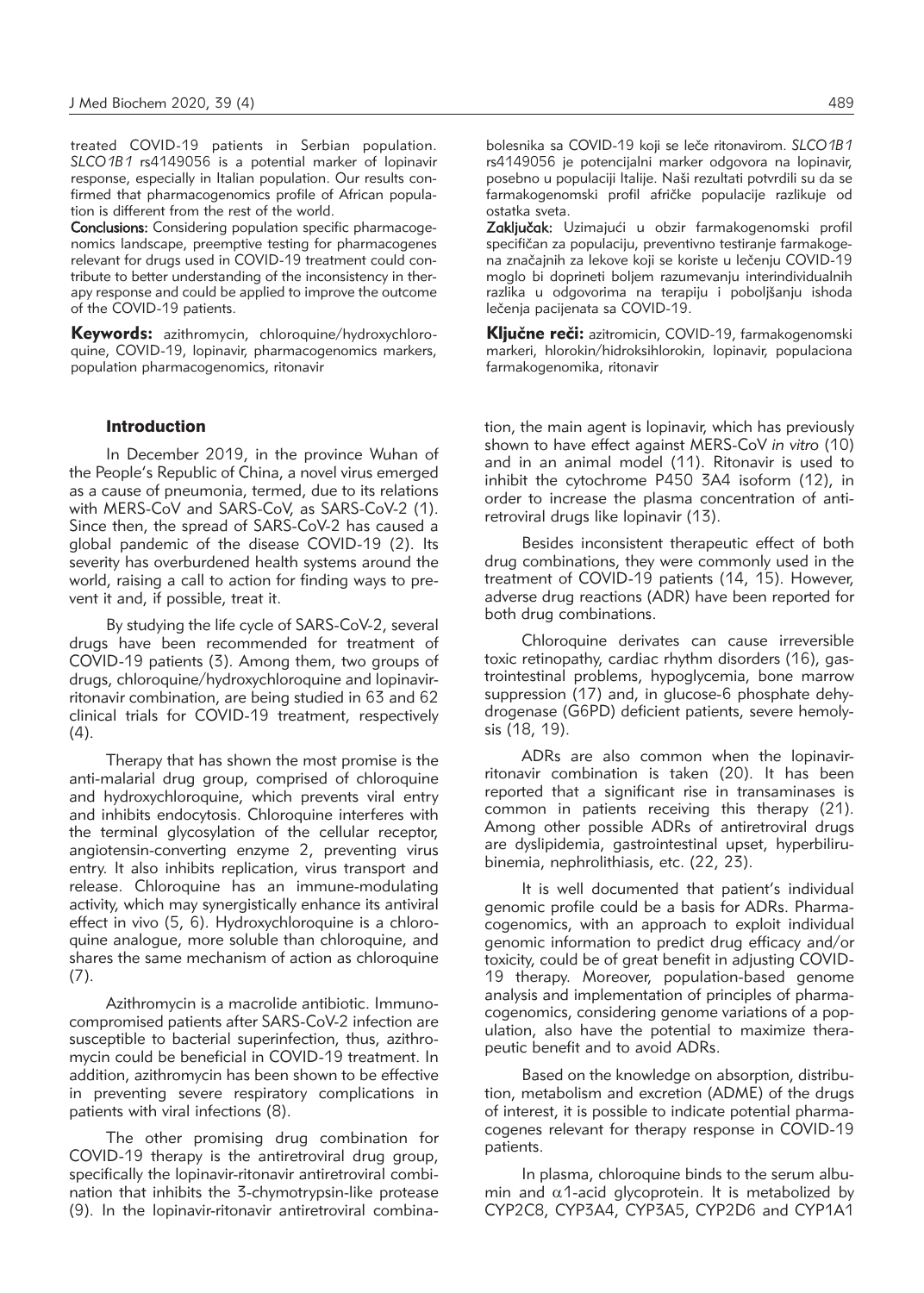enzymes. CYP2C8 can create a metabolite of chloroquine that is more efficient than the drug itself (24). It is also well established that chloroquine-induced haemolysis is a result of reduced G6PD enzyme activity (18, 19). Chloroquine leaves the cell via the ABCB1 transporter. All of the proteins mentioned could have an impact to chloroquine metabolism if affected with genetic variations in corresponding genes.

Azithromycin targets protein-arginine deiminase type-4 (PADI4). It is metabolized by the CYP3A4 enzyme. This antibiotic is ejected out of the cell via the ABCB1 and ABCC2 transporters. Genetic variants in *ABCB1* gene could be a cause of different therapeutic response to azithromycin (25).

The genes *ABCB1, ABCC1* and *ABCC2* encode the membrane transporters of the ATP-binding cassette transporters. They play key roles in multi-drug resistance, since they can contribute to efflux of drugs (26). Another membrane transporter is encoded by the *SLCO1B1* and it contributes to anion transportation (27). These transporters are important in influencing lopinavir and ritonavir plasma levels, thus implicating possible drug toxicity events.

Among the metabolizers, *UGT1A1, UGT1A3* and *UGT1A7* encode the glucuronosyltransferases, enzymes that participate in an important step of metabolization of drugs, called glucuronidation (28). Genes *CYP1A1, CYP2C8, CYP2D6, CYP3A4* and *CYP3A5* encode the cytochrome P450 enzymes, oxidizers of drugs, thus contributing to drug clearance (29). Since both lopinavir and ritonavir are metabolized by glucuronosyltransferases and cytochrome P450 oxidizers, these genes are also important for antiretroviral drug plasma levels, leading to possible failure in stopping virus replication.

Apolipoproteins are essential in fat metabolism and the relevant ones are encoded by pharmacogenes *APOE* and *APOC3* (30, 31). Variants in these genes influence triglyceride and cholesterol levels, thus possibly contributing to dyslipidemia, a common adverse effect of antiretroviral drugs (22).

Therefore, the most promising pharmacogenes, relevant for therapy response in COVID-19 patients treated with chloroquine, hydroxychloroquine, azithro mycin or lopinavir and ritonavir are *SLCO1B1, ABCB1, ABCC1, ABCC2,* (transporter encoders), *UGT1A1, UGT1A3, UGT1A7, CYP1A1, CYP2C8, CYP2D6, CYP3A4, CYP3A5,* (metabolizer encoders), *APOE* and *APOC3* (lipoprotein encoders) and *G6PD*.

Variants in each of these pharmacogenes are potential pharmacogenomics (PGx) markers based on two selection approaches: they have already been reported as PGx markers in Pharmacogenomics Knowledge base (PharmGKB) (32), or it has been predicted that they impact the structure and/or function of encoded proteins.

The goal of this study was to perform a population PGx study in the population of Serbia, the first of its kind, by determining the frequency of PGx variants in the selected pharmacogenes, in order to recommend a possible adjustment of the guidelines for treating COVID-19 patients. Additionally, we aimed to perform the same analysis in European populations (Italian, Spanish, Finnish, British and Central European from the US) and in populations of East and South Asia, South and Central America and Africa.

## Material and Methods

## *Subjects*

One hundred and forty-three individuals (84 male) of Serbian origin were enrolled in this study. Informed consent for genetic analysis was obtained from every subject. The study was conducted in accordance with the Declaration of Helsinki. Genotype data of healthy individuals from other populations (total of 2504 subjects) were extracted from the 1000 Genomes Project (1000GP) (33).

### *Variant selection*

Variants in pharmacogenes related to pharmacokinetics, efficacy or toxicity of chloroquine/hydroxychloroquine, azithromycin, lopinavir and ritonavir were selected for analyses. The inclusion criteria were: 1. Assigned level of evidence for the variantdrug of interest pair at the PharmGKB; 2. In case protein deficiency is associated with drug response, variants associated with the protein deficiency were considered; 3. Genomic region the variant is located at is covered by the TruSight One (TSO) Gene Panel (Illumina, San Diego, CA, USA)

#### *In silico analysis*

The effect of missense variants on protein function were assessed *in silico* using PolyPhen-2 and SIFT prediction algorithms implemented in Ensembl Variant Effect Predictor (34).

#### *Genotype data extraction*

The genotype information for Serbian population was extracted from database obtained from previously analyzed coding regions of 4813 genes (clinical exomes) using TruSight One (TSO) Gene Panel (Illumina, San Diego, CA, USA) and the Variant Studio Data Analysis Software (version 3.0, Illumina, San Diego, CA, USA). If variant calling failed quality filter (quality score less than Q20, read depth less than 20 and in more than 5% of individuals), that variant was excluded from further analyses.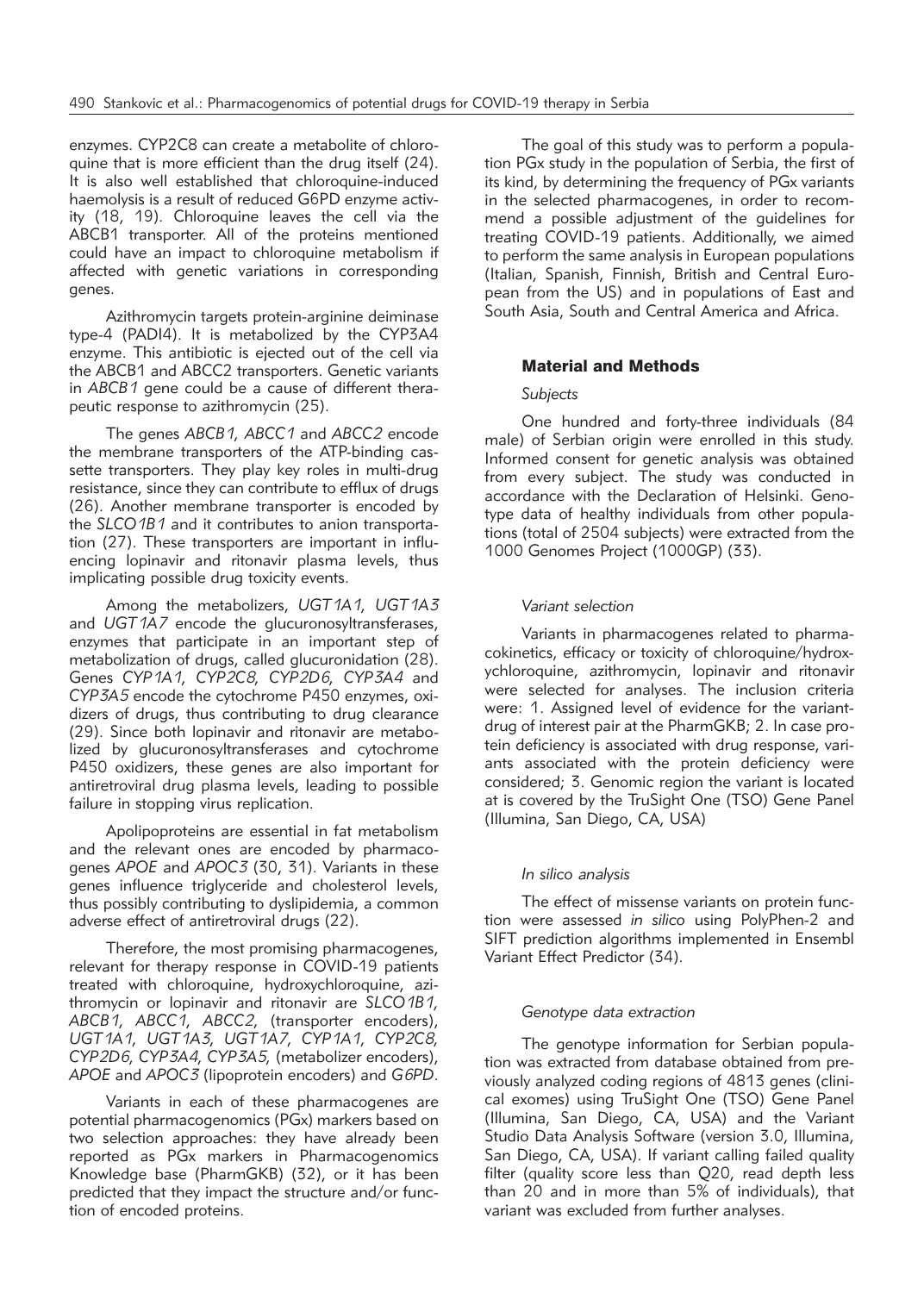Genotype data of individuals from different European, Asian, African and American populations were extracted from 1000GP using Data Slicer tool implemented in Ensembl database (34). Italians from Tuscany, Spaniards from Spain, Finns from Finland, British people from Great Britain and people of Central European descent from Utah, US were included. Also, 4 super-populations were also considered: South Asians, East Asians, Africans and Americans originating from Central and South American continents.

#### *Statistical analysis*

For Hardy-Weinberg (HW) equilibrium Haldane exact test for autosomal bi-allelic, Graffelman-Weir exact test for X-chromosome and multi-allelic exact tests for multi-allelic variants was used. Those HW equilibrium tests were implemented in the Hardy Weinberg package (version 1.6.3) of the R software (version 4.0.0, R Foundation for Statistical Computing, Vienna, Austria) (35, 36). To test the difference in allele frequency between the Serbian group and other populations, Fisher's exact test implemented in the stats package (version 4.0.0) of the R software was used. All statistical tests were two-tailed with the probability threshold of 0.05 for statistical significance.

## **Results**

## *Pharmacogenomics profiling of Serbian population*

Among selected pharmacogenes associated with pharmacokinetics, efficacy or toxicity of the most promising drugs currently tested against SARS-CoV-2 infection, e.g. chloroquine/hydroxychloroquine, azithromycin, lopinavir and ritonavir (*SLCO1B1, ABCB1, ABCC1, ABCC2, UGT1A1, UGT1A3, UGT1A7, CYP1A1, CYP2C8, CYP2D6, CYP3A4, CYP3A5, APOE, APOC3* and *G6PD*), in Serbian population we have detected PGx markers in 7 of them.

We have found PGx markers related to chloroquine/hydroxychloroquine in *G6PD* and *CYP2C8* genes, and PGx markers related to azithromycin in *ABCB1* gene. Potential PGx markers for lopinavir have been detected in *ABCB1*, *ABCC2* and *SLCO1B1* and for ritonavir in *ABCB1, APOE* and *UGT1A7* gene*s*. In those 7 pharmacogenes, 11 variants were selected for further analyses. Genotype and allele frequencies of these 11 variants in Serbian population are presented in *Table I*. For all variants, Hardy-Weinberg equilibrium was tested, using exact tests. Genotype frequencies of all variants except *G6PD* rs2230037 conformed to HW equilibrium. Given that the p value related to HW testing of the rs2230037 variant was

near the threshold of 0.05 and the fact that 11 different variants were tested, which inflated the probability of a false positive result, we decided not to disregard rs2230037 variant in subsequent analyses.

We used three approaches to evaluate variants as PGx markers. First, we classified them by the level of evidence according to PharmGKB, then we determined how high alternative allele frequencies (AAF) of each of the variant were, and, finally, we assessed their functional effect using *in silico* prediction algorithms.

The level of evidence that correspond to association of each variant to drug response is extracted from PharmGKB database. Evidence level 1 corresponds to highest degree of certainty, while higher numbers correspond to lower degree of evidence for a variant-drug pair. Most of the PGx variants detected in Serbian population have level of evidence 3. Only variant *SLCO1B1* rs4149056 has higher degree of evidence (2B).

Analysis of allele frequencies pointed out that there are several rare variants. Their AAF are less than 6%. Most of these rare variants are predicted to be deleterious/protein damaging (*CYP2C8* rs11572103, *CYP2C8* rs1058930, *APOE* rs7412). These PGx markers could be useful for individualization of therapy of their carriers.

However, only one variant with potentially deleterious effect, *SLCO1B1* rs4149056, was found to be more frequent (12.4%). This PGx marker is promising population-specific marker in Serbian population.

Nevertheless, for population pharmacogenomics, most relevant are variants with high frequency. In our study we have detected three PGx markers with AAF higher than 50% (*ABCB1* rs1045642, *ABCB1* rs2032582 and *UGT1A7* rs17868323). These PGx markers are the best candidates for preemptive testing when COVID-19 therapy is planned to be administered.

Our study draws attention to several PGx variants that could be taken into consideration during treatment of COVID-19 patients in Serbia. Two common variants in *ABCB1* gene (*ABCB1* rs1045642 and *ABCB1* rs2032582) could lead to reduced clearance of azithromycin, lopinavir and ritonavir drugs. Apart from *ABCB1* variants, minor alleles of *SLCO1B1* rs4149056 are also potentially associated with reduced clearance of lopinavir. Additionally, patients treated with ritonavir could experience hyperbilirubinemia if they are carriers of *UGT1A7* rs17868323 allele, whose prevalence in Serbian population is 62.9%.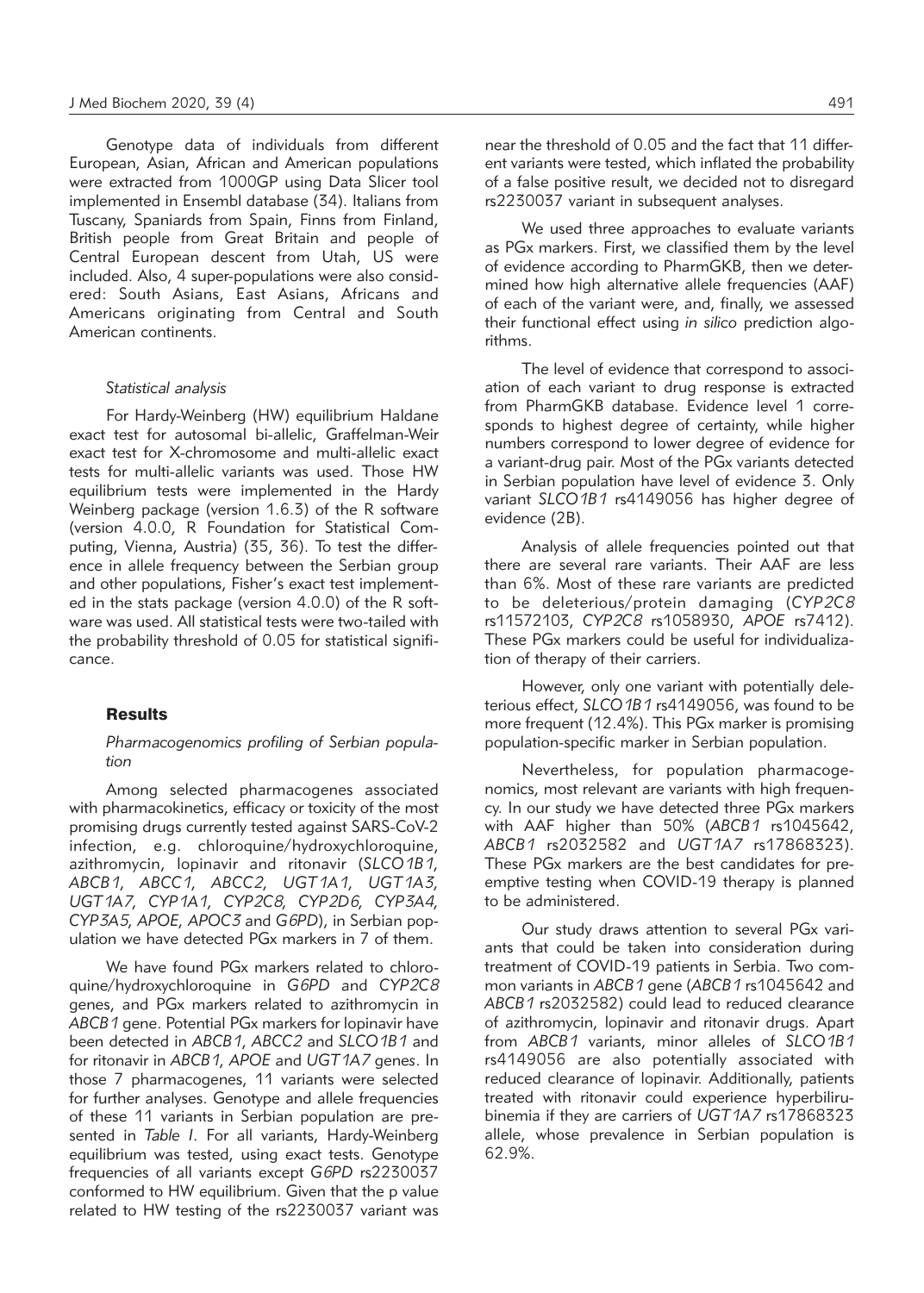| variant                     | alt allele  | ref/ref | ref/alt       | alt/alt        | HWE <sup>a</sup> | AAF                | drugs        | Pharm<br><b>GKB</b> b | associated<br>effect    |
|-----------------------------|-------------|---------|---------------|----------------|------------------|--------------------|--------------|-----------------------|-------------------------|
| G6PD rs2230037 <sup>c</sup> | A           | 43      | 12            | 4              | 0.04             | 10.2%              | C/HC         | Level 3               | hemolytic<br>anemia     |
| G6PD rs2230037              | A           | ref: 74 | $\bar{a}$     | alt: 9         |                  |                    |              |                       |                         |
| CYP2C8 rs10509681           | $\mathsf C$ | 116     | 25            | $\overline{2}$ | 0.64             | 10.1%              | C/HC         | $\qquad \qquad -$     | decreased<br>clearance  |
| CYP2C8 rs11572103           | A           | 142     | $\mathcal{L}$ | $\Omega$       | 1                | 0.3%               | C/HC         | $\qquad \qquad -$     | decreased<br>clearance  |
| CYP2C8 rs1058930            | $\mathsf C$ | 135     | 8             | $\Omega$       | 1                | 2.8%               | C/HC         | $\qquad \qquad -$     | decreased<br>clearance  |
| ABCB1 rs1045642             | G           | 34      | 75            | 34             | 0.62             | 50.0%              | A/L/R        | Level 3               | decreased<br>clearance  |
| ABCB1 rs2032582d            | C(T)        | 25      | 70(1)         | 46(2)          | 1                | 57.3%<br>$(1.0\%)$ | A/L/R        | Level 3               |                         |
| ABCC2 rs8187710             | А           | 122     | 21            | $\Omega$       | 1                | 7.3%               | L            | Level 3               | decreased<br>clearance  |
| SLCO1B1 rs4149056           | C           | 108     | 31            | $\overline{2}$ | 1                | 12.4%              | L            | Level 2B              | decreased<br>clearance  |
| APOE rs429358               | C           | 112     | 29            | $\overline{2}$ | 1                | 11.5%              | $\mathsf{R}$ | Level 3               | dislipidemia            |
| APOE rs7412                 | $\top$      | 126     | 17            | $\Omega$       | 1                | 5.9%               | R            | Level 3               | dislipidemia            |
| UGT1A7 rs17868323           | G           | 22      | 62            | 59             | 0.47             | 62.9%              | R            | Level 3               | hyperbiliru-<br>binemia |

Table I Genotype and alternative allele frequencies of selected variants in pharmacogenes associated with chloroquine/hydroxychloroquine, azithromycin, lopinavir and ritonavir response.

a–P value referring to Hardy-Weinberg equilibrium testing. b–Level of evidence for variant association with drug efficacy or toxicity according to the Pharmacogenomics Knowledgebase (PharmGKB). c–genotype data were presented separately for female and male gender because rs2230037 variant is located at X-chromosome; d–Rare T allele of ABCB1 rs2032582 A>C/T variant was detected in combination with A allele in 1 subject and in combination with C allele in 2 subjects, as noted in brackets. alt–alternative; ref–reference; AAF– alternative allele frequency; C/HC–chloroquine/hydroxychloroquine; A–azithromycin; L–lopinavir; R–ritonavir

Table II Allele frequency of Serbian and 1000GP populations.

| Allele              | <b>SRB</b> | <b>ITA</b> | <b>SPA</b> | <b>FIN</b> | <b>GBR</b> | <b>CEU</b> | EAS   | SAS   | AMR   | <b>AFR</b> |
|---------------------|------------|------------|------------|------------|------------|------------|-------|-------|-------|------------|
| G6PD rs2230037 A    | 10.2%      | 8.4%       | 7.5%       | 5.6%       | 6.6%       | 7.6%       | 9.7%  | 27.8% | 12.4% | 26.7%      |
| CYP2C8 rs10509681 C | 10.1%      | 13.1%      | 15.0%      | 8.1%       | 9.3%       | 13.1%      | 0.1%  | 3.0%  | 9.9%  | 0.8%       |
| CYP2C8 rs11572103 A | 0.3%       | 0.0%       | 1.4%       | 0.0%       | 0.5%       | 0.0%       | 0.0%  | 1.2%  | 1.2%  | 18.9%      |
| CYP2C8 rs1058930 C  | 2.8%       | 4.7%       | 6.5%       | 8.1%       | 6.0%       | 3.5%       | 0.0%  | 0.7%  | 1.9%  | 0.4%       |
| ABCB1 rs1045642 G   | 50.0%      | 53.3%      | 53.7%      | 42.4%      | 47.3%      | 43.4%      | 60.2% | 42.5% | 57.2% | 85.0%      |
| ABCB1 rs2032582 C   | 57.3%      | 57.5%      | 61.2%      | 53.0%      | 58.2%      | 56.1%      | 46.8% | 35.8% | 57.2% | 98.0%      |
| ABCB1 rs2032582 T   | 1.0%       | 2.3%       | 2.3%       | 2.5%       | 0.5%       | 1.0%       | 13.4% | 5.0%  | 5.9%  | 0.1%       |
| ABCC2 rs8187710 A   | 7.3%       | 13.1%      | 8.4%       | 2.0%       | 4.4%       | 6.6%       | 0.0%  | 1.7%  | 5.5%  | 16.2%      |
| SLCO1B1 rs4149056 C | 12.4%      | 21.5%      | 11.7%      | 18.2%      | 14.3%      | 14.6%      | 12.3% | 4.3%  | 13.4% | 1.4%       |
| APOE rs429358 C     | 11.5%      | 10.3%      | 14.0%      | 18.7%      | 17.6%      | 17.7%      | 8.6%  | 8.7%  | 10.4% | 26.8%      |
| APOE rs7412 T       | 5.9%       | 4.7%       | 5.6%       | 7.1%       | 7.7%       | 6.6%       | 10.0% | 4.4%  | 4.8%  | 10.3%      |
| UGT1A7 rs17868323 G | 62.9%      | 60.7%      | 53.7%      | 67.2%      | 58.8%      | 61.6%      | 43.8% | 69.4% | 50.7% | 61.0%      |

SRB–Serbian; ITA–Italian; SPA–Spanish; FIN–Finnish; GBR–British; CEU–Central European; EAS–East Asian; SAS–South Asian; AMR– Central and South American; AFR–African population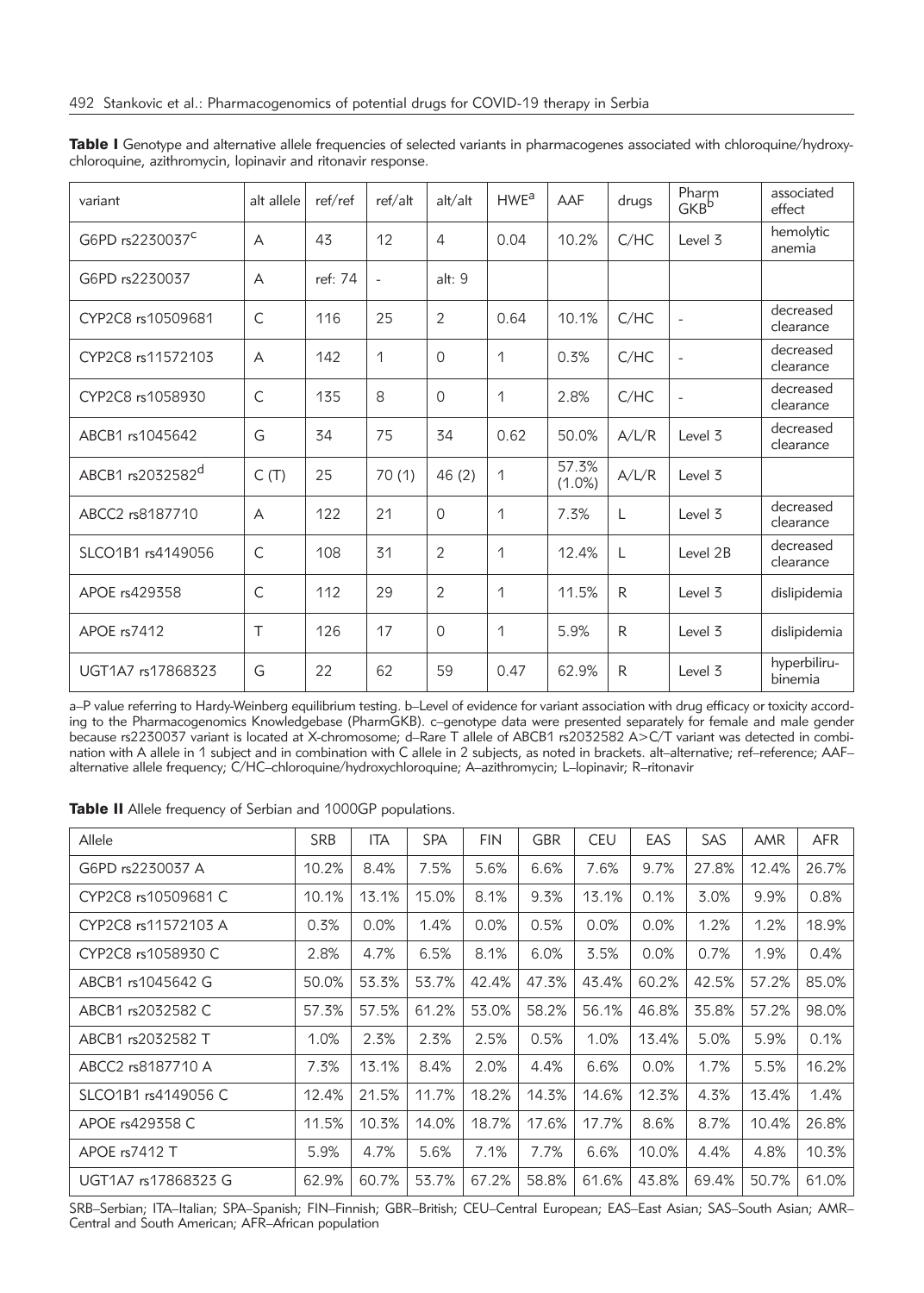### *Comparative population pharmacogenomics analysis*

Based on allele frequency of 11 selected variants in 7 pharmacogenes, we carried out population pharmacogenomics analysis focusing on variants common in at least one population.

Genotype data of healthy individuals from several populations were extracted from 1000GP. Allele frequency of each of 11 variants of interest was presented for Serbian population as well as for other 5 European populations (Italian, Spanish, Finnish, British and Central European from the US) and for populations of East and South Asia, South and Central America and Africa (*Table II*). The allele frequency of each 1000GP population was compared to Serbian group and statistically significant differences were noted (*Figure 1*).

We have presented our findings in context of drugs used in the treatment of COVID-19 patients.

#### *Chloroquine/hydroxychloroquine*

Four variants in *G6PD* and *CYP2C8* pharmacogenes are possibly associated with chloroquine and hydroxychloroquine response. Allele frequency for the *G6PD* rs2230037 variant, associated with G6PD deficiency and hemolytic anemia, is around 10% for Serbian population, which is higher than in Finnish populations (5.6%), but lower in comparison to South Asians (27.8%) and Africans (26.7%).



Figure 1 Alternative allele frequency distribution of selected pharmacogenomic variants. Allele frequency of Serbian population was tested against allele frequency of 1000GP populations. One, two and three stars denominate statistically significant difference in allele frequency of other populations in comparison to Serbian populations at the level of p=0.05, 0.01 and 0.001, respectively. SRB–Serbian; ITA–Italian; SPA–Spanish; FIN–Finnish; GBR–British; CEU–Central European; EAS–East Asian; SAS–South Asian; AMR–Central and South American; AFR–African population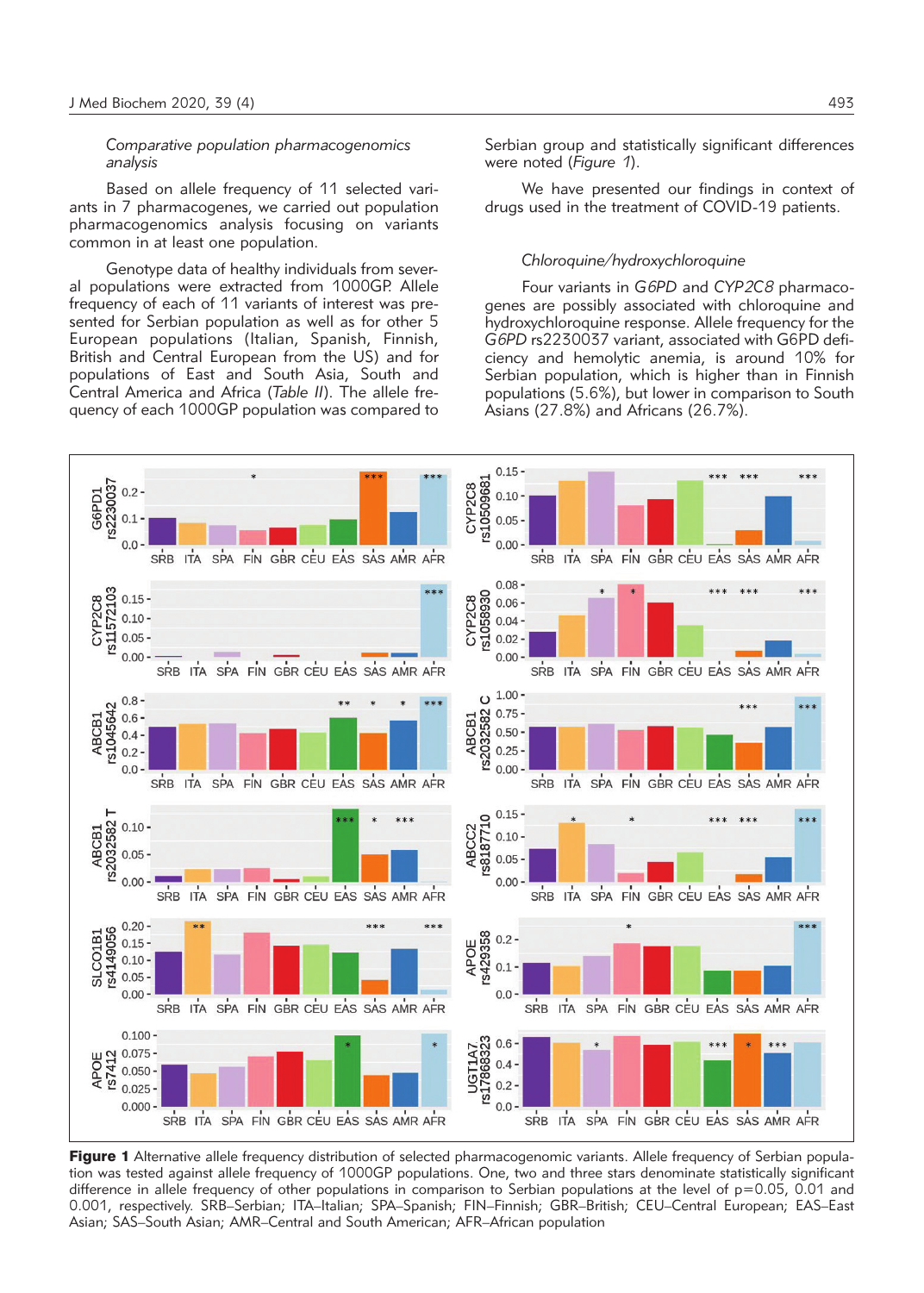Among the three *CYP2C8* variants (rs10509681, rs11572103, rs1058930), associated with decreased CYP2C8 enzyme activity, the most frequent in Serbian population is *CYP2C8* rs10509681 with AAF of around 10%, followed by rs1058930 variant with AAF of around 3%. These two variants are less prevalent in Asians and Africans. European populations had similar AAF as Serbian regarding rs10509681 and rs1058930, except for Spanish and Finnish that have higher AAF for rs1058930 (6.5% and 8.1%, respectively). Variant *CYP2C8* rs11572103 has considerable AAF only in Africans (18.9%).

## *ABCB1 variants important for azithromycin, lopinavir and ritonavir pharmacogenomics*

Two common variants in *ABCB1* gene, associated with reduced clearance of azithromycin, lopinavir and ritonavir drugs, were included in the analyses. *ABCB1* rs1045642 G and *ABCB1* rs2032582 C have AAF of around 50% in all European populations, while African population show remarkably high AAF (85% and 98%, respectively). In addition, *ABCB1* rs1045642 G allele is more prevalent in East Asians (60.2%) and South and Central Americans compared to Serbians (57.2%). *ABCB1* rs2032582 T allele is rare in Europeans (0.5–2.5%) and Africans (0.1%), but more common in Asians (5–13.4%) and South and Central Americans (5.9%).

## *Lopinavir*

Apart from *ABCB1* variants, minor alleles of *ABCC2* rs8187710 and *SLCO1B1* rs4149056 are also associated with reduced clearance of lopinavir. *ABCC2* rs8187710 A allele has frequency of around 7% in Serbian population which is near European average. Italians (13.1%) and Africans (16.2%) have higher AAF, while Asians have lower AAF (0.0–1.7%) compared to Serbian population.

*SLCO1B1* rs4149056 has AAF of around 12% in Serbians. Italians have higher (21.5%), while Africans (1.4%) and South Asians (4.4%) have lower AAF compared to Serbian population.

#### *Ritonavir*

In addition to *ABCB1*, we also analyzed variants in *APOE* and *UGT1A7* pharmacogenes, associated with ritonavir induced dyslipidemia and hyperbilirubinemia, respectively. *APOE* rs429358 C and rs7412 T alleles were found in Serbian population with the frequency of around 12% and 6%, respectively. *APOE* rs429358 C allele is more common in Finnish (18.7%) and African population (26.8%), while *APOE* rs7412 T allele is more common in East Asians (10%) and Africans (10.3%) than Serbians.

*UGT1A7* rs17868323 G allele is common in all analyzed populations with AAF of 62.9% in Serbian population. The Spanish (53.7%), East Asian (43.8%) and South and Central American populations (50.7%) show lower AAF, while South Asians (69.4%) show higher AAF in comparison with Serbian population.

Using an approach of assessment of PGx markers similar to the one used in the study of Serbian population, we have found several variants potentially relevant when specific drugs are administered for treatment of COVID-19 patients worldwide.

As for the European populations, *ABCB1* rs1045642 G and *ABCB1* rs2032582 C variants are rather frequent (around 50 %) in all of them, and could be relevant for reduced clearance of azithromycin, lopinavir and ritonavir drugs in COVID-19 patients. Additionally, variant *SLCO1B1* rs4149056 is a potential PGx marker of lopinavir in Italian population (level of evidence 2B, predicted protein-damaging effect, AAF 21.5%).

COVID-19 patients in Africa could experience adverse drug response when treated with chloroquine and hydroxychloroquine, since variants *G6PD* rs2230037 and *CYP2C8* rs11572103 have considerable high AAF (26.7% and 18.9%, respectively). Moreover, variants *ABCB1* rs1045642 G and *ABCB1* rs2032582 C are probably PGx actionable markers when azithromycin, lopinavir and ritonavir drugs are used, due to remarkably high AAF (85% and 98%, respectively) in African population. In addition to PGx of lopinavir, *ABCC2* rs8187710 A allele in Africa has the highest AAF worldwide (16.2%).

## **Discussion**

Population-based genome analysis of specific PGx markers have proven helpful in identifying patients and predicting a higher risk of developing adverse reactions and therefore, leading to a modulation or discontinuation of therapy (37). Population pharmacogenomics consider significant interethnic differences in the prevalence of PGx markers that have been reported in various studies. A transition from personalized to 'populationalized' medicine and incorporation of pharmacogenomics in public health can benefit in both health-related and economic fields (38).

With no certified therapeutics to efficiently treat COVID-19 patients, repurposing of drugs recognized to be harmless with known pharmacokinetics and optimal dosage could be extremely important. A rational approach to manage COVID-19 pandemic could be to test the effectiveness of the existing antiviral drugs in treating related viral infections. There are more than 160 different therapeutics, already used for treating different diseases and in all phases of development, currently considered for COVID-19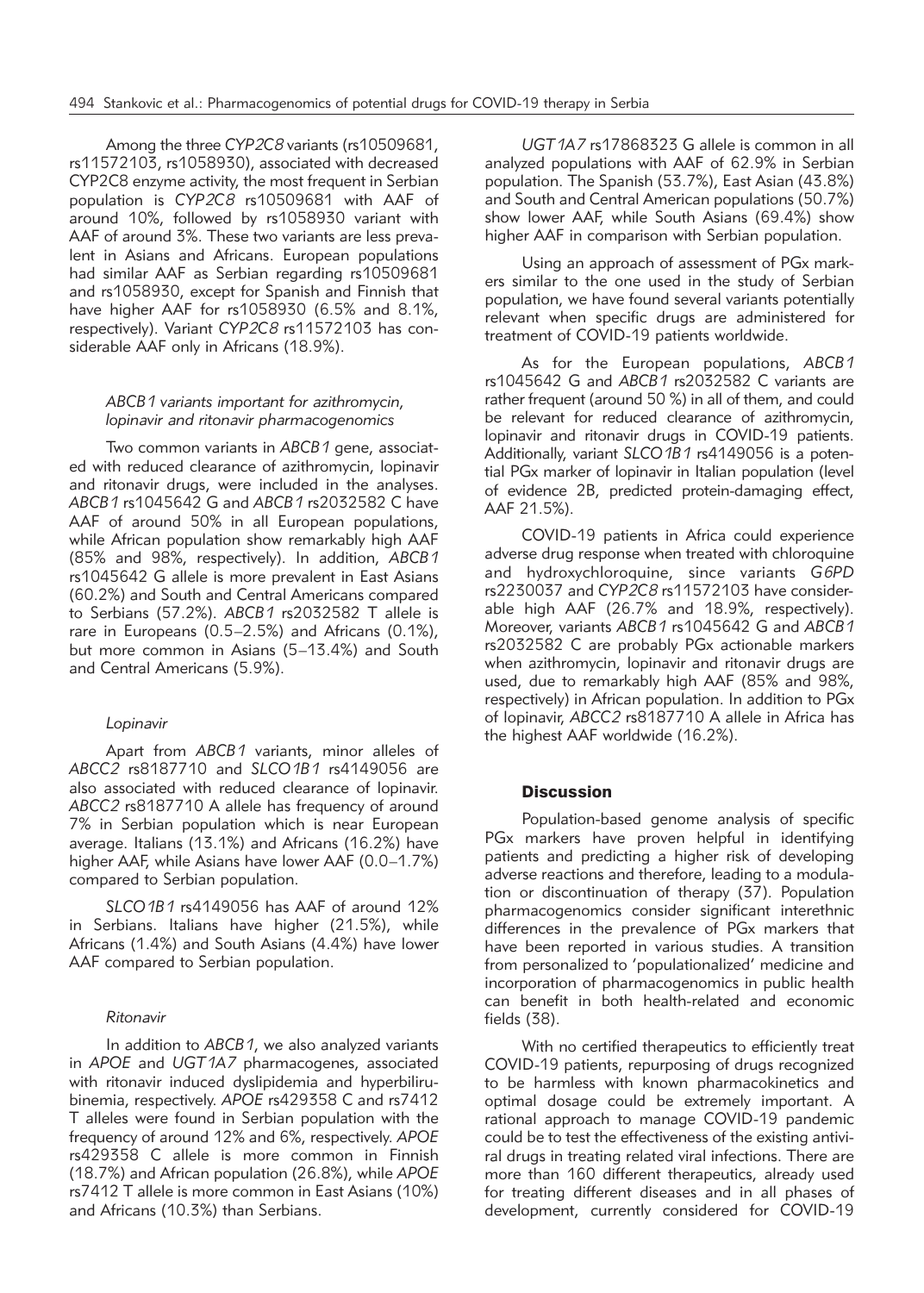treatment (3, 39), and more than 1450 clinical trials with over 400 of them including drug therapy (40).

Our research effort was oriented towards identifying variant pharmacogenes associated with drugs recommended for COVID-19 treatment, namely chloroquine and hydroxychloroquine, azithromycin, lopinavir and ritonavir, in order to determine Serbian pharmacogenomics landscape and to compare it with other world populations. We have shown that rather frequent PGx markers, *ABCB1* rs1045642 and *ABCB1* rs2032582 (AAF around 50%), could be relevant for reduced clearance of azithromycin, lopinavir and ritonavir drugs and *UGT1A7* rs17868323 (AAF 66.2%) for hyperbilirubinemia in ritonavir treated COVID-19 patients in Serbia. Also, variant *SLCO1B1* rs4149056 is a potential PGx marker of lopinavir response, especially in Italian population with AAF of 21.5%. Our results confirmed that pharmacogenomics landscape of African population is different from the rest of the world.

Chloroquine has already been proven effective *in vitro* against various infections and has been used in treatment of rheumatological and other immunological and neurological diseases (5, 6). In a clinical study conducted in China involving more than 100 COVID-19 patients, chloroquine was shown to have strong positive effect on both enhanced virus clearance and improved disease outcome(41).

It has been shown that hydroxychloroquine is a more potent inhibitor of COVID-19 virus than chloroquine (15, 42). With less toxicity and fewer drug-drug interactions than chloroquine, hydroxychloroquine could be the preferred drug over chloroquine (7). The FDA has issued an emergency use authorization for hydroxychloroquine and chloroquine (43).

Although their toxicity profile is similar, hydroxychloroquine is better tolerated and has a lower incidence of toxicity than chloroquine (16).The most serious adverse effect includes irreversible toxic retinopathy because it has been shown that chloroquine derivatives bind to melanin, especially the pigmented cells of the eye (44). The cardiac adverse effect of chloroquine (QTc interval prolongation, Torsade de Pointes, ventricular arrhythmia, and cardiac deaths) has been recognized, especially when patients are treated together with ritonavir and lopinavir, which are also used in COVID-19 therapy (16). Other adverse effects of chloroquine and hydroxychloroquine include gastrointestinal (nausea, cramps) and cutaneous (rash, itching) manifestations that are considered not to be serious, then, hypoglycemia, and bone marrow suppression with longterm use, but not likely with short-term use (17).

Glucose-6 phosphate dehydrogenase (G6PD) deficient patients are at great risk of developing severe hemolysis after taking chloroquine (18, 19). G6PD testing before initiation of chloroquine is recommended in COVID-19 patients by NIH Coronavirus Disease 2019 (COVID-19) Treatment Guidelines (45, 46). There is no evidence that G6PD deficiency is relevant for the use of hydroxychloroquine, and G6PD testing is not recommended.

The efficacy of hydroxychloroquine alone and in combination with the antibiotic azithromycin in reducing the detection of SARS-CoV-2 in patients' upper respiratory tract specimens was demonstrated in two French studies (47, 48). Another study showed that there is no accelerated viral reduction in COVID-19 patients treated with combination therapy of hydroxychloroquine and azithromycin (49).

Genetic variants in *ABCB1* gene, rs2032582 and rs1045642, could be a cause for decreased concentrations of azithromycin (25). The same variants are associated with lopinavir/ritonavir response too.

The lopinavir-ritonavir combination of antiviral drugs have shown a clinical improvement in COVID-19 patients, but the literature data are not consistent (14, 20). However, adverse effect, as significant rise in transaminases, is common in patients receiving this therapy (20, 21), and also dyslipidemia, gastrointestinal upset, hyperbilirubinemia, nephrolithiasis, etc. (22, 23).

Ribavirin is another drug used in treatment of COVID-19 (50). Although ribavirin pharmacogenomics was not investigated in this study, we find it appropriate to discuss an important PGx variant *IL28B* (*IFNL3*) rs12979860, implicated in therapeutic response of ribavirin used for treating COVID-19. Ribavirin has been used in combination with polyethylene glycol (PEG)ylated interferon- $\alpha$  (PEG-IFN- $\alpha$ /RBV) as standard-of-care therapy for chronic hepatitis C (HCV) treatment (51), but it has been shown that ribavirin could be potentially useful therapeutic for COVID-19 (17, 52).

Adverse effects of ribavirin include hematologic (hemolytic anemia) and liver toxicity. For patients treated with PEG-IFN-a and ribavirin alone, *IL28B* rs12979860 variant, with the level of evidence 1A, is the strongest predictor of treatment response. The rs12979860 CC genotype was associated with a 2.5 or greater rate on average of sustained virological response compared with the TT genotype. TT and CT rs12979860 genotypes have been associated with poor response to ribavirin therapy. It has been shown that allele frequencies of rs12979860 differ worldwide (53). The frequency of the protective C allele was significantly greater among individuals of European ancestry (80.3%) than those of African ancestry (56.2%) in patients who cleared HCV. Frequency of C allele is in range of 22–44% for African populations, 62–85% for European populations, 70–77% for Southwest Asia, 65–89% for South Asia, 95% for Southeast Asia, 93–100% for East Asia, almost 100% for Oceania, 37–65% for North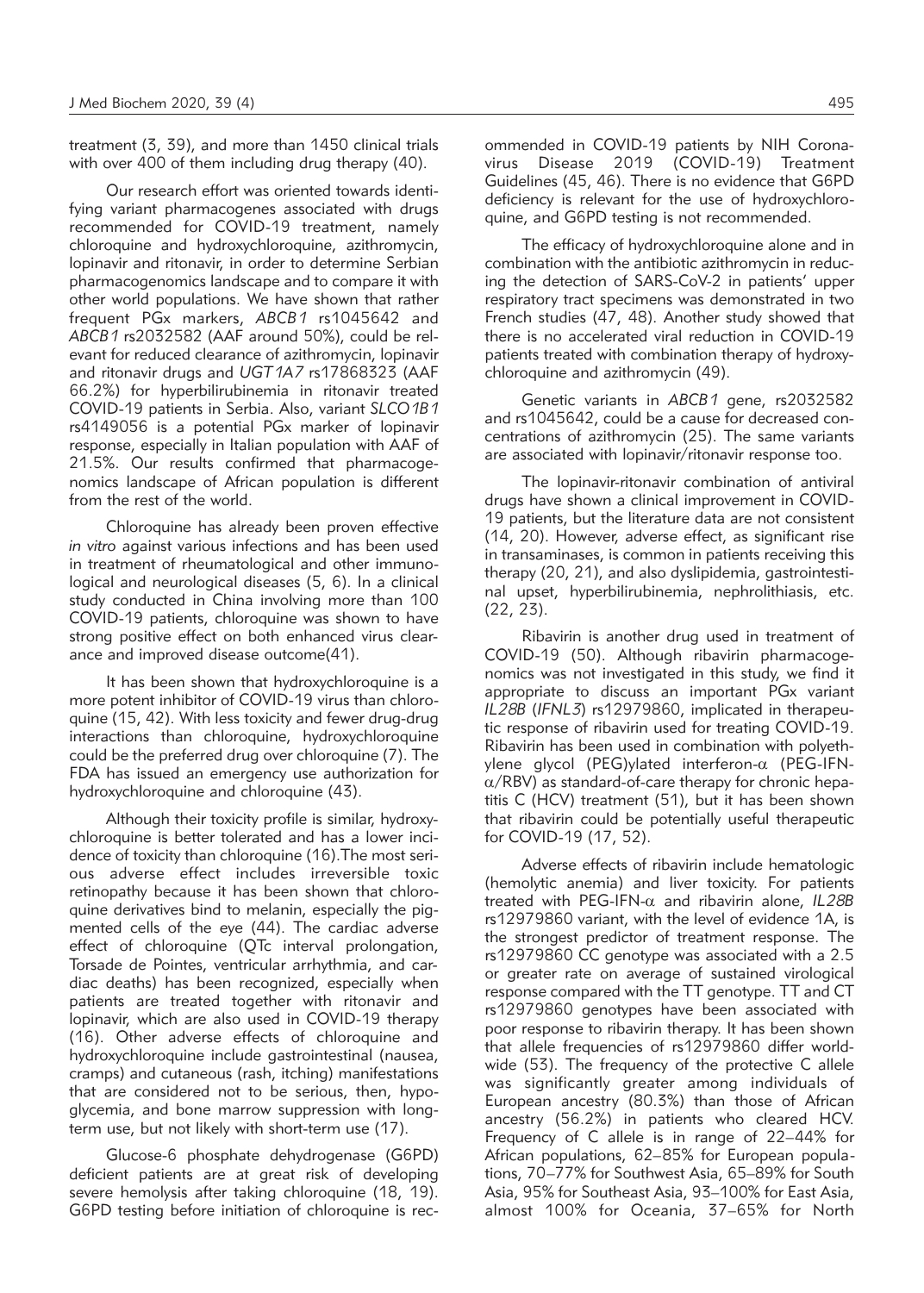America and 20–80% for South American populations (53). Genotype frequency for CC rs12979860 genotype for Serbian HCV patients was 69% (54) which was in concordance with other European populations. However, three more studies on HCV patients in Serbia reported CC rs12979860 genotype frequencies from 25–56% (55–57). Considering the fact that allele frequency of therapy non-response associated rs12979860 T allele, vary among populations (from 0% to up to 80%) and could be quite high (40% globally), distribution of rs12979860 genotypes may have an impact on outcome of ribavirin treatment.

To the best of our knowledge, apart from our study, the only study investigating pharmacogenomics landscape of drugs with potential to be used in therapy of COVID-19, taking into account ethnic differences, was reported by Wang and coauthors (58). Sixty-seven potential drugs for COVID-19 was selected from clinical guideline and clinical trials databases and 313 pharmacogenes related to these therapeutics were included. Genetic variants were analyzed in 125,748 exomes and the expression level of pharmacogenes were evaluated in 17 healthy adults.

The authors have shown that the majority of pharmacogenes mutations (98.52%) were rare (AAF<1%) and non-synonymous (32.8%). Africans had more percentages of common mutations (AAF>1%) comparing to all other populations analyzed. In general, existing CPIC guidelines including ribavirin,  $\alpha$ -interferon, chloroquine and captopril could be used, except for African population.

In the same study it was found that two pharmacogenes, *CYP3A4* and *ABCB1*, were affecting the metabolism of about half of drugs investigated. Other pharmacogenes shared with multiple drugs included: *SLC2B1*, *ALB*, *CYP3A5*, *CYP2C9*, *SLC22A6*, *SLC22A1*, *CYP2C19* and *CYP1A2*. Actionable PGx biomarkers identified in the study of Wang and al. are recommended to be tested preemptively. These include: *G6PD* (rs2230037, rs1050828 and rs5030868) for chloroquine hemolysis toxicity, especially for African patients; *VDR* (rs2228570) for ribavirin efficacy in all populations ( $MAF > 0.5$  worldwide); *ITPA* (rs1127354) for ribavirin/ $\alpha$ -interferon and anemia risk in Asian patients and *ACE* (rs1799752) for captopril response in East Asian patients. Moreover, the authors claimed that lopinavir and ritonavir should be carefully utilized in East Asians, since *CYP3A4* (rs28371759) and *ABCB1* (rs2032582) were reported to be with high frequencies. Testing of *ABCB1* gene could be of importance for European (variant rs9282564) and African populations (rs2032582). In addition, treatment with ACE inhibitors could be affected with presence of *ACEII* I/D variants (rs1799752, rs558593002, rs13306087, rs3730025, rs35141294 and rs4314), especially affecting the East Asians. Chloroquine could be the preferred therapy to COVID-19 in European populations with lower frequency of risk alleles (59).

Our study confirmed several findings from the study conducted by Wang et al (58). Mainly, AAF was found to be very high for variants *G6PD* rs2230037 and *ABCB1* rs2032582 in African population. However, our results point out several novel PGx markers to be considered when COVID-19 therapy is administered.

The presence of significant interethnic differences in the PGx biomarker allele frequencies were confirmed by analyzing individuals from different world populations (60–63). Findings that there are remarkable differences in allele frequencies in PGx markers in different geographic areas could be of importance for developing ethnicity-specific guidelines for medical prioritization as well as preemptive testing, especially for the African populations (58, 60). For ethnically diverse populations the identification of subpopulations with an increased risk of ADRs is also needed (64). Moreover, when comparing individuals from the same racial group, namely European populations, similar observations were found (62).

The special value of population pharmacogenomics integrated in health care system could be recognized in situations like SARS-CoV-2 pandemic, when there is no specific treatment against the new infectious agent but an urgent need and limited time to treat patients is present. At this moment, no drug has been confirmed to be safe and effective for treating COVID-19. Bearing in mind population specific pharmacogenomics landscape, preemptive testing for pharmacogenes relevant for drugs used in COVID-19 treatment could contribute to better understanding of the inconsistency in therapy response and could be applied to improve the outcome of the COVID-19 patients.

*Acknowledgments.* This work was supported by Ministry of Education, Science and Technological Development Republic of Serbia, EB: 451-03- 68/2020-14/ 200042.

#### Conflict of interest statement

All the authors declare that they have no conflict of interest in this work.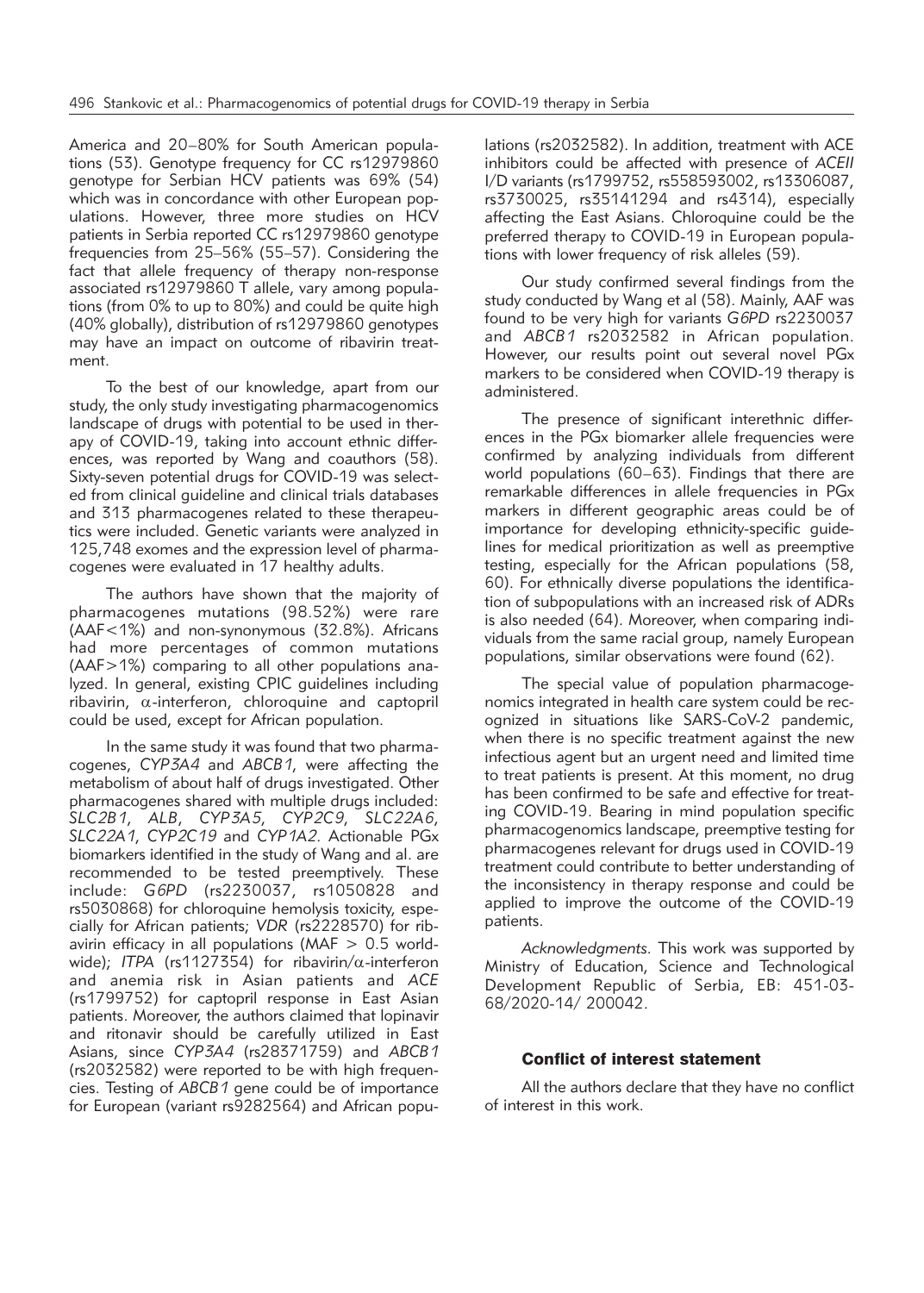#### **References**

- 1. Lu R, Zhao X, Li J, Niu P, Yang B, Wu H, et al. Genomic characterisation and epidemiology of 2019 novel coronavirus: Implications for virus origins and receptor binding. Lancet 2020; 395: 565–74.
- 2. Zhu N, Zhang D, Wang W, Li X, Yang B, Song J, et al. A novel coronavirus from patients with pneumonia in china, 2019. N Engl J Med 2020; 382: 727–33.
- 3. Sanders J M, Monogue M L, Jodlowski T Z, Cutrell J B. Pharmacologic treatments for coronavirus disease 2019 (covid-19): A review. JAMA 2020; 323: 1824-36. Accessed: 5/19/2020
- 4. Clinicaltrials.Gov. https://clinicaltrials.gov Access Date: 17.05.2020.
- 5. Colson P, Rolain J-M, Lagier J-C, Brouqui P, Raoult D. Chloroquine and hydroxychloroquine as available weapons to fight covid-19. Int J Antimicrob Agents 2020; 55: 105932-32.
- 6. Plantone D, Koudriavtseva T. Current and future use of chloroquine and hydroxychloroquine in infectious, immune, neoplastic, and neurological diseases: A minireview. Clinical Drug Investigation 2018; 38:
- 7. Liu J, Cao R, Xu M, Wang X, Zhang H, Hu H, et al. Hydroxychloroquine, a less toxic derivative of chloroquine, is effective in inhibiting sars-cov-2 infection in vitro. Cell Discov 2020; 6: 16–16.
- 8. Bacharier L B, Guilbert T W, Mauger D T, Boehmer S, Beigelman A, Fitzpatrick A M, et al. Early administration of azithromycin and prevention of severe lower respiratory tract illnesses in preschool children with a history of such illnesses: A randomized clinical trial. JAMA 2015; 314: 2034–44.
- 9. Li G, Clercq E. Therapeutic options for the 2019 novel coronavirus (2019-ncov). Nature Reviews Drug Discovery 2020; 19:
- 10. de Wilde A H, Jochmans D, Posthuma C C, Zevenhoven-Dobbe J C, van Nieuwkoop S, Bestebroer T M, et al. Screening of an fda-approved compound library identifies four small-molecule inhibitors of middle east respiratory syndrome coronavirus replication in cell culture. Antimicrobial Agents and Chemotherapy 2014; 58: 4875.
- 11. Chan J F-W, Yao Y, Yeung M-L, Deng W, Bao L, Jia L, et al. Treatment with lopinavir/ritonavir or interferon- 1b improves outcome of mers-cov infection in a nonhuman primate model of common marmoset. The Journal of Infectious Diseases 2015; 212: 1904-13. Accessed: 5/19/2020
- 12. Rock B, Hengel S, Rock D, Wienkers L, Kunze K. Characterization of ritonavir-mediated inactivation of cytochrome p450 3a4. Molecular pharmacology 2014; 86:
- 13. Eagling V A, Back D J, Barry M G. Differential inhibition of cytochrome p450 isoforms by the protease inhibitors, ritonavir, saquinavir and indinavir. Br J Clin Pharmacol 1997; 44: 190–94.
- 14. Yao T-T, Qian J-D, Zhu W-Y, Wang Y, Wang G-Q. A systematic review of lopinavir therapy for sars coronavirus

and mers coronavirus-a possible reference for coronavirus disease-19 treatment option. J Med Virol 2020; 10.1002/jmv.25729.

- 15. Yao X, Ye F, Zhang M, Cui C, Huang B, Niu P, et al. In vitro antiviral activity and projection of optimized dosing design of hydroxychloroquine for the treatment of severe acute respiratory syndrome coronavirus 2 (sars-cov-2). Clin Infect Dis 2020; ciaa237.
- 16. Sahraei Z, Shabani M, Shokouhi S, Saffaei A. Aminoquinolines against coronavirus disease 2019 (covid-19): Chloroquine or hydroxychloroquine. Int J Antimicrob Agents 2020; 55: 105945.
- 17. Kalil A C. Treating covid-19-off-label drug use, compassionate use, and randomized clinical trials during pandemics. JAMA 2020; Accessed: 5/19/2020
- 18. Beutler E, Kuhl W. Linkage between a pvuii restriction fragment length polymorphism and g6pd a-202a/ 376g: Evidence for a single origin of the common g6pd a – mutation. Human Genetics 1990; 85: 9–11.
- 19. Brewer G J, Zarafonetis C J. The haemolytic effect of various regimens of primaquine with chloroquine in american negroes with g6pd deficiency and the lack of an effect of various antimalarial suppressive agents on erythrocyte metabolism. Bull World Health Organ 1967; 36: 303–08.
- 20. Cao B, Wang Y, Wen D, Liu W, Wang J, Fan G, et al. A trial of lopinavir–ritonavir in adults hospitalized with severe covid-19. New England Journal of Medicine 2020; 382: 1787–99. 2020/05/07 Accessed: 2020/ 05/19
- 21. Wu J, Li W, Shi X, Chen Z, Jiang B, Liu J, et al. Early antiviral treatment contributes to alleviate the severity and improve the prognosis of patients with novel coronavirus disease (covid-19). Journal of Internal Medicine 2020; n/a: 2020/03/27 Accessed: 2020/05/19
- 22. Feeney E R, Mallon P W G. Hiv and haart-associated dyslipidemia. Open Cardiovasc Med J 2011; 5: 49–63.
- 23. Montessori V, Press N, Harris M, Akagi L, Montaner J S G. Adverse effects of antiretroviral therapy for hiv infection. CMAJ 2004; 170: 229–38.
- 24. Basco L K, Ringwald P. In vitro activities of piperaquine and other 4-aminoquinolines against clinical isolates of plasmodium falciparum in cameroon. Antimicrobial agents and chemotherapy 2003; 47: 1391–94.
- 25. He X-J, Zhao L-M, Qiu F, Sun Y-X, Li-Ling J. Influence of abcb1 gene polymorphisms on the pharmacokinetics of azithromycin among healthy chinese han ethnic subjects. Pharmacological reports : PR 2009; 61: 843–50.
- 26. Davidson A, Dassa E, Orelle C, Chen J. Structure, function, and evolution of bacterial atp-binding cassette systems. Microbiology and molecular biology reviews: MMBR 2008; 72: 317–64, table of contents.
- 27. Abe T, Kakyo M, Tokui T, Nakagomi R, Nishio T, Nakai D, et al. Identification of a novel gene family encoding human liver-specific organic anion transporter lst-1. J Biol Chem 1999; 274: 17159–63.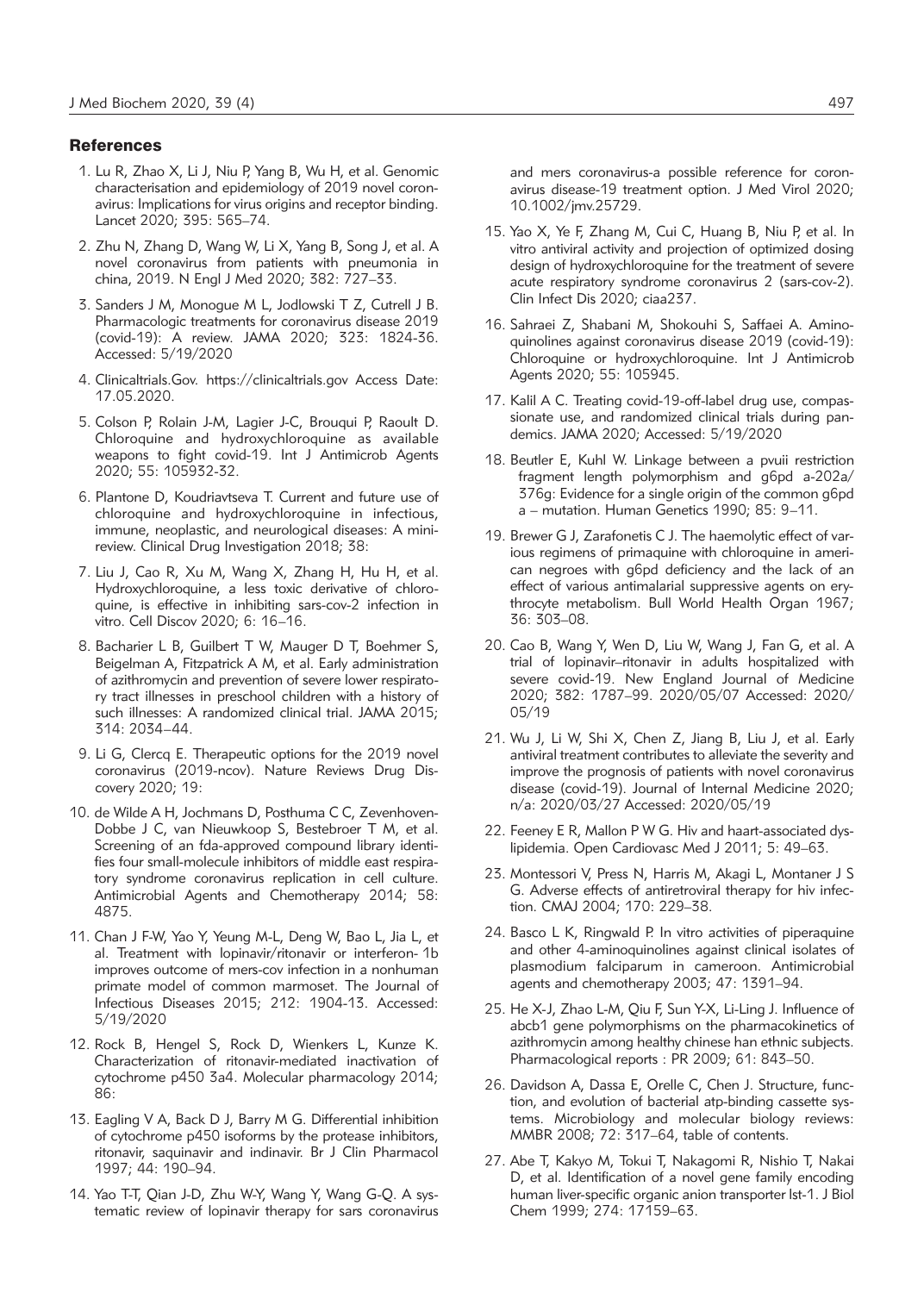- 28. King C, Rios G, Green M, Tephly T. Udp-glucuronosyltransferases. Current Drug Metabolism 2000; 1: 143– 61.
- 29. Danielson P. The cytochrome p450 superfamily: Biochemistry, evolution and drug metabolism in humans. Current drug metabolism 2003; 3: 561–97.
- 30. Khetarpal S, Zeng X, Millar J, Vitali C, Somasundara A, Zanoni P, et al. A human apoc3 missense variant and monoclonal antibody accelerate apoc-iii clearance and lower triglyceride-rich lipoprotein levels. Nature Medicine 2017; 23:
- 31. Phillips M C. Apolipoprotein e isoforms and lipoprotein metabolism. IUBMB Life 2014; 66: 616-23. 2014/ 09/01 Accessed: 2020/05/19
- 32. Pharmgkb. www.pharmgkb.org Access Date: 17.05.2020.
- 33. Genomes Project C, Auton A, Brooks L D, Durbin R M, Garrison E P, Kang H M, et al. A global reference for human genetic variation. Nature 2015; 526: 68–74.
- 34. Yates A D, Achuthan P, Akanni W, Allen J, Allen J, Alvarez-Jarreta J, et al. Ensembl 2020. Nucleic Acids Res 2020; 48: D682-D88.
- 35. Graffelman J, Weir B S. Testing for hardy-weinberg equilibrium at biallelic genetic markers on the x chromosome. Heredity (Edinb) 2016; 116: 558–68.
- 36. Graffelman J, Weir B S. Multi-allelic exact tests for hardyweinberg equilibrium that account for gender. Mol Ecol Resour 2018; 18: 461–73.
- 37. Milosevic G, Kotur N, Krstovski N, Lazic J, Zukic B, Stankovic B, et al. Variants in tpmt, itpa, abcc4 and abcb1 genes as predictors of 6-mercaptopurine induced toxicity in children with acute lymphoblastic leukemia. Journal of Medical Biochemistry 2018; 37: 320–7.
- 38. Mette L, Mitropoulos K, Vozikis A, Patrinos G. Pharmacogenomics and public health: Implementing 'populationalized medicine. Pharmacogenomics 2012; 13: 803–13.
- 39. Philippidis A. Vanquishing the virus: 160+ covid-19 drug and vaccine candidates in development. Journal 2020; Available at https://www.genengnews.com/a-lists/vanquishing-the-virus-160-covid-19-drug-and-vaccine-candidates-in-development/ Accessed on 17.05.2020.
- 40. Clinicaltrials. Gov covid 19 search results. https://clinicaltrials.gov/ct2/results?cond=COVID-19 Access Date: 17.05.2020.
- 41. Gao J, Tian Z, Yang X. Breakthrough: Chloroquine phosphate has shown apparent efficacy in treatment of covid-19 associated pneumonia in clinical studies. BioScience Trends 2020; 14: 72–3.
- 42. Chen Z, Hu J, Zhang Z, Jiang S, Han S, Yan D, et al. Efficacy of hydroxychloroquine in patients with covid-19: Results of a randomized clinical trial. medRxiv 2020; 2020.03.22.20040758. Accessed: 17.05.2020.
- 43. Chary M A, Barbuto A F, Izadmehr S, Hayes B D, Burns M M. Covid-19: Therapeutics and their toxicities. J Med Toxicol 2020;
- 44. Tehrani R, Ostrowski R, Hariman R, Jay W. Ocular toxicity of hydroxychloroquine. Seminars in ophthalmology 2009; 23: 201-9.
- 45. Kassi E N, Papavassiliou K A, Papavassiliou A G. G6pd and chloroquine: Selecting the treatment against sarscov-2? J Cell Mol Med 2020; 24: 4913-14.
- 46. Health N I o. Covid19 treatment guidelines. Journal 2020; Available at https://covid19treatmentguidelines. nih.gov/ Accessed on 17.05.2020.
- 47. Gautret P, Lagier J-C, Parola P, Hoang V T, Meddeb L, Sevestre J, et al. Clinical and microbiological effect of a combination of hydroxychloroquine and azithromycin in 80 covid-19 patients with at least a six-day follow up: A pilot observational study. Travel Med Infect Dis 2020; 34: 101663–63.
- 48. Gautret P, Lagier J C, Parola P, Hoang V T, Meddeb L, Mailhe M, et al. Hydroxychloroquine and azithromycin as a treatment of covid-19: Results of an open-label nonrandomized clinical trial. Int J Antimicrob Agents 2020; 105949.
- 49. Molina J M, Delaugerre C, Le Goff J, Mela-Lima B, Ponscarme D, Goldwirt L, et al. No evidence of rapid antiviral clearance or clinical benefit with the combination of hydroxychloroquine and azithromycin in patients with severe covid-19 infection. Med Mal Infect 2020; 50: 384–84.
- 50. Elfiky A A. Anti-hcv, nucleotide inhibitors, repurposing against covid-19. Life Sci 2020; 248: 117477.
- 51. Suppiah V, Moldovan M, Ahlenstiel G, Berg T, Weltman M, Abate M L, et al. Il28b is associated with response to chronic hepatitis c interferon-a and ribavirin therapy. Nature Genetics 2009; 41: 1100–04.
- 52. Omrani A S, Saad M M, Baig K, Bahloul A, Abdul-Matin M, Alaidaroos A Y, et al. Ribavirin and interferon alfa-2a for severe middle east respiratory syndrome coronavirus infection: A retrospective cohort study. Lancet Infect Dis 2014; 14: 1090–95.
- 53. Thomas D, Thio C, Martin M, Qi Y, Ge D, O'Huigin C, et al. Genetic variation in il28b and spontaneous clearance of hepatitis c virus. Nature 2009; 461: 798–801.
- 54. Jordovic J, Simonovic-Babic J, Gasic V, Kotur N, Zukic B, Pavlovic S, et al. Il-28b genotypes as predictors of longterm outcome in patients with hepatitis c-related severe liver injury. The Journal of Infection in Developing Countries 2019; 13: 526–35.
- 55. Savić B, Stanojlović S, Hadži-Milić M, Đonović N, Milošević-Đorđević O, Milisavljević F, et al. Il28b genetic variations in patients with recurrent herpes simplex keratitis. Medicina 2019; 55: 642.
- 56. Jovanovic-Cupic S, Petrović N, Krajnovic M, Bundalo M, Kokanov N, Bozovic A, et al. Role of host and viral factors and genetic variation of il28b on therapy outcome in patients with chronic hepatitis c genotype 1b from serbia. Genetics & Applications 2019; 3: 36.
- 57. Lazarevic I, Djordjevic J, Cupic M, Karalic D, Delic D, Svirtlih N, et al. The influence of single and combined il28b polymorphisms on response to treatment of chronic hepatitis c. Journal of clinical virology : the official publication of the Pan American Society for Clinical Virology 2013; 58: 254–7.
- 58. Wang L-Y, Cui J-J, OuYang Q-Y, Zhan Y, Wang Y-M, Xu X-Y, et al. Genetic profiles in pharmacogenes indicate